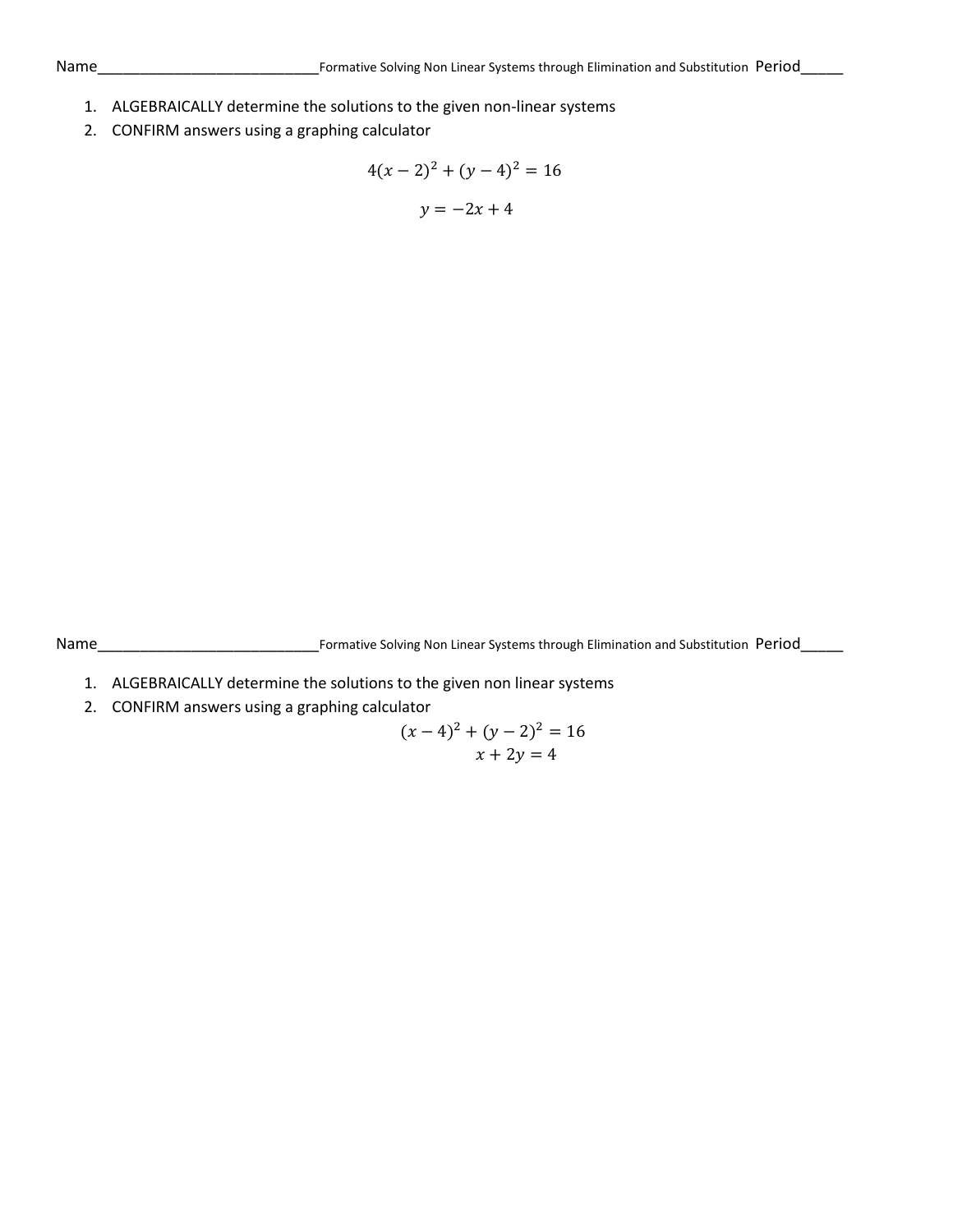- 1. ALGEBRAICALLY determine the solutions to the given non linear systems
- 2. CONFIRM answers using a graphing calculator

$$
(x + 1)2 + (y - 2)2 = 4
$$
  
2x + y = 4

- 1. ALGEBRAICALLY determine the solutions to the given non linear systems
- 2. CONFIRM answers using a graphing calculator

$$
(x-1)2 + (y+2)2 = 10
$$
  

$$
x + y = 1
$$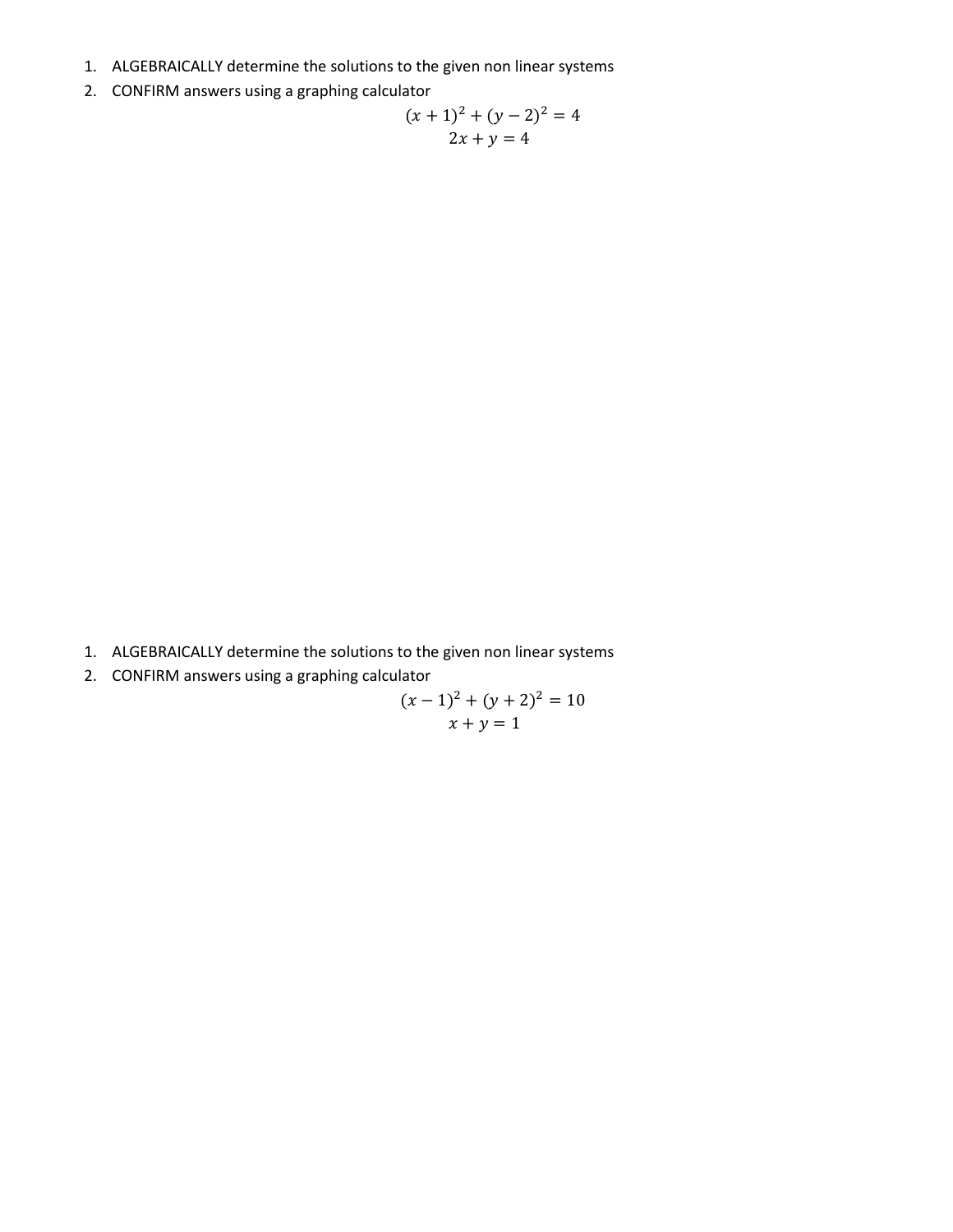- 1. ALGEBRAICALLY determine the solutions to the given non linear systems
- 2. CONFIRM answers using a graphing calculator

$$
(x-5)2 + (y-4)2 = 16
$$
  

$$
x + y = 5
$$

Name\_\_\_\_\_\_\_\_\_\_\_\_\_\_\_\_\_\_\_\_\_\_\_\_\_\_Formative Solving Non Linear Systems through Elimination and Substitution Period\_\_\_\_\_

- 1. ALGEBRAICALLY determine the solutions to the given non linear systems
- 2. CONFIRM answers using a graphing calculator

$$
(x-5)^2 + (y-4)^2 = 16
$$
  

$$
x - y = 5
$$